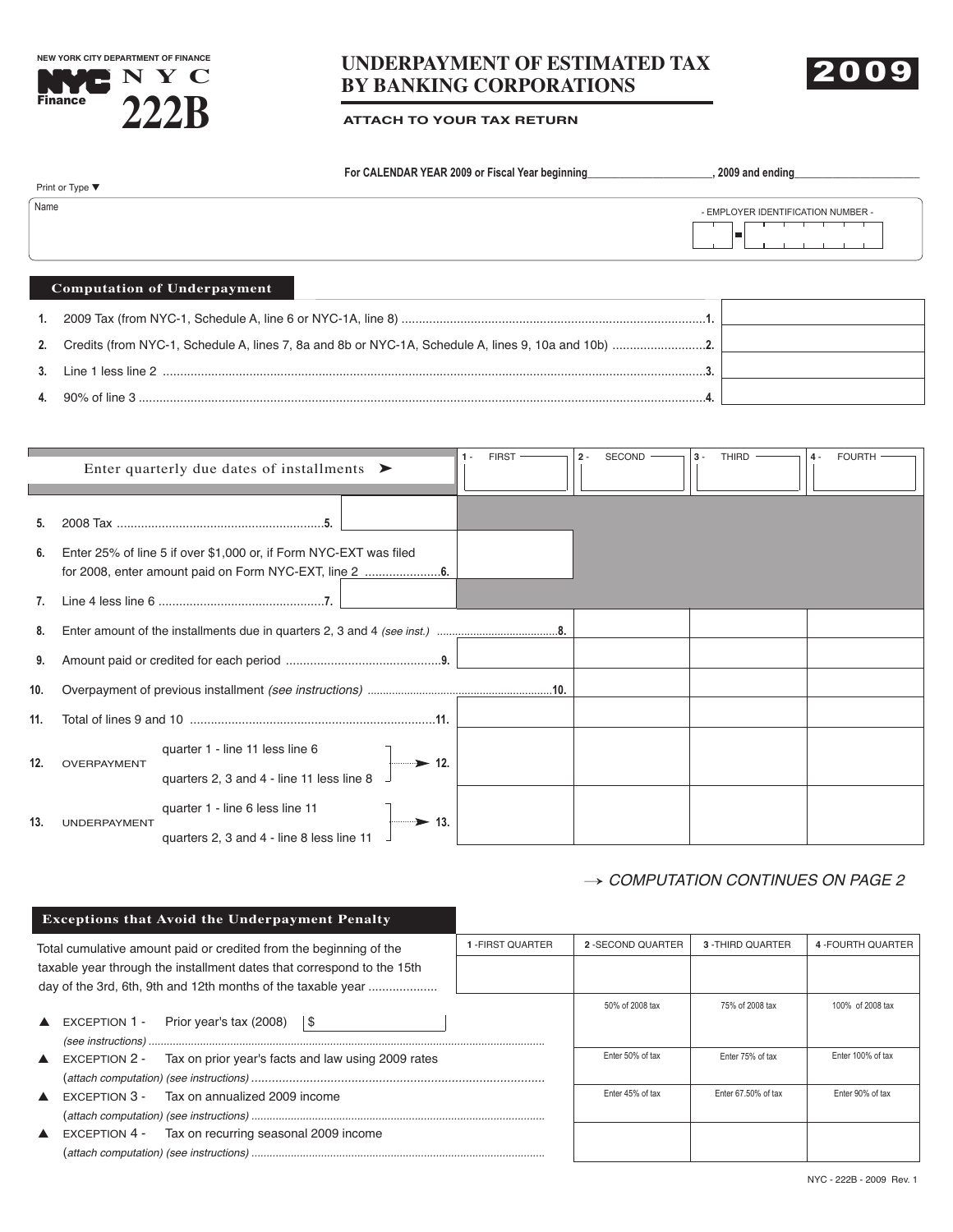#### **Form NYC-222B - 2009 Page 2**

|--|--|

|     | Computation of Penalty                                                                                                   |           | <b>FIRST</b>                                         | SECOND<br>$2 -$ | THIRD<br>$3 -$ | <b>FOURTH</b><br>$4 -$ |
|-----|--------------------------------------------------------------------------------------------------------------------------|-----------|------------------------------------------------------|-----------------|----------------|------------------------|
|     |                                                                                                                          |           |                                                      |                 |                |                        |
| 14. | Enter the date of payment or the 15th day of the 3rd month                                                               |           |                                                      |                 |                |                        |
|     | after the close of the taxable year, whichever is earlier 14.                                                            |           |                                                      |                 |                |                        |
| 15. | Number of days from due date of installment to the date                                                                  |           |                                                      |                 |                |                        |
|     |                                                                                                                          |           |                                                      |                 |                |                        |
| 16. | Number of days on line 15 after 3/15/2009 and before 4/1/2009  16.                                                       |           |                                                      |                 |                |                        |
| 17. | Number of days on line 15 after 3/31/2009 and before 7/11/2009 .17.                                                      |           |                                                      |                 |                |                        |
| 18. | Number of days on line 15 after 7/10/2009 and before 10/1/2009 .18.                                                      |           |                                                      |                 |                |                        |
|     |                                                                                                                          |           |                                                      |                 |                |                        |
| 19. | Number of days on line 15 after 9/30/2009 and before 1/1/2010  19.                                                       |           |                                                      |                 |                |                        |
| 20. | Number of days on line 15 after 12/31/2009 and before 4/1/2010 .20.                                                      |           |                                                      |                 |                |                        |
| 21. | Number of days on line 15 after 3/31/2010 and before 7/1/2010 21.                                                        |           |                                                      |                 |                |                        |
| 22. | Number of days on line 15 after 6/30/2010 and before 10/1/2010 .22.                                                      |           |                                                      |                 |                |                        |
| 23. | Number of days on line 15 after 9/30/2010 and before 1/1/2011 23.                                                        |           |                                                      |                 |                |                        |
| 24. | Number of days on line 15 after 12/31/2010 and before 3/15/2011 .24.                                                     |           |                                                      |                 |                |                        |
| 25. | Number of days on line 16 x 7% x amount on line 13                                                                       |           |                                                      |                 |                |                        |
|     | 365                                                                                                                      | 25.       |                                                      |                 |                |                        |
| 26. | Number of days on line 17 x 6% x amount on line 13<br>365                                                                | 26.       |                                                      |                 |                |                        |
| 27. | Number of days on line 18 x 8% x amount on line 13                                                                       |           |                                                      |                 |                |                        |
|     | 365                                                                                                                      | . 27.     |                                                      |                 |                |                        |
| 28. | Number of days on line 19 x 8% x amount on line 13<br>365                                                                | .28.<br>. |                                                      |                 |                |                        |
|     |                                                                                                                          |           |                                                      |                 |                |                        |
| 29. | Number of days on line 20 x *% x amount on line 13<br>365                                                                | 29.       |                                                      |                 |                |                        |
| 30. | Number of days on line 21 x *% x amount on line 13                                                                       |           |                                                      |                 |                |                        |
|     | 365                                                                                                                      | 30.       |                                                      |                 |                |                        |
| 31. | Number of days on line 22 x *% x amount on line 13<br>365                                                                | . 31.     |                                                      |                 |                |                        |
| 32. | Number of days on line 23 x *% x amount on line 13<br>365                                                                | . 32.     |                                                      |                 |                |                        |
|     | Number of days on line 24 x *% x amount on line 13                                                                       |           |                                                      |                 |                |                        |
| 33. | 365                                                                                                                      | 33.       |                                                      |                 |                |                        |
| 34. |                                                                                                                          |           |                                                      |                 |                |                        |
| 35. | To complete this line, refer to the instructions for line 3535.                                                          |           |                                                      |                 |                |                        |
| 36. | Add line 34 (or line 35, if applicable) quarters 1 through 4. Enter total and transfer amount to Form NYC-1, Schedule A, |           |                                                      |                 |                |                        |
|     |                                                                                                                          |           | *For information regarding interest rates, call 311. |                 |                |                        |

**If calling from outside of the five NYC boroughs, please call 212-NEW-YORK (212-639-9675) or consult the Finance website at nyc.gov/finance**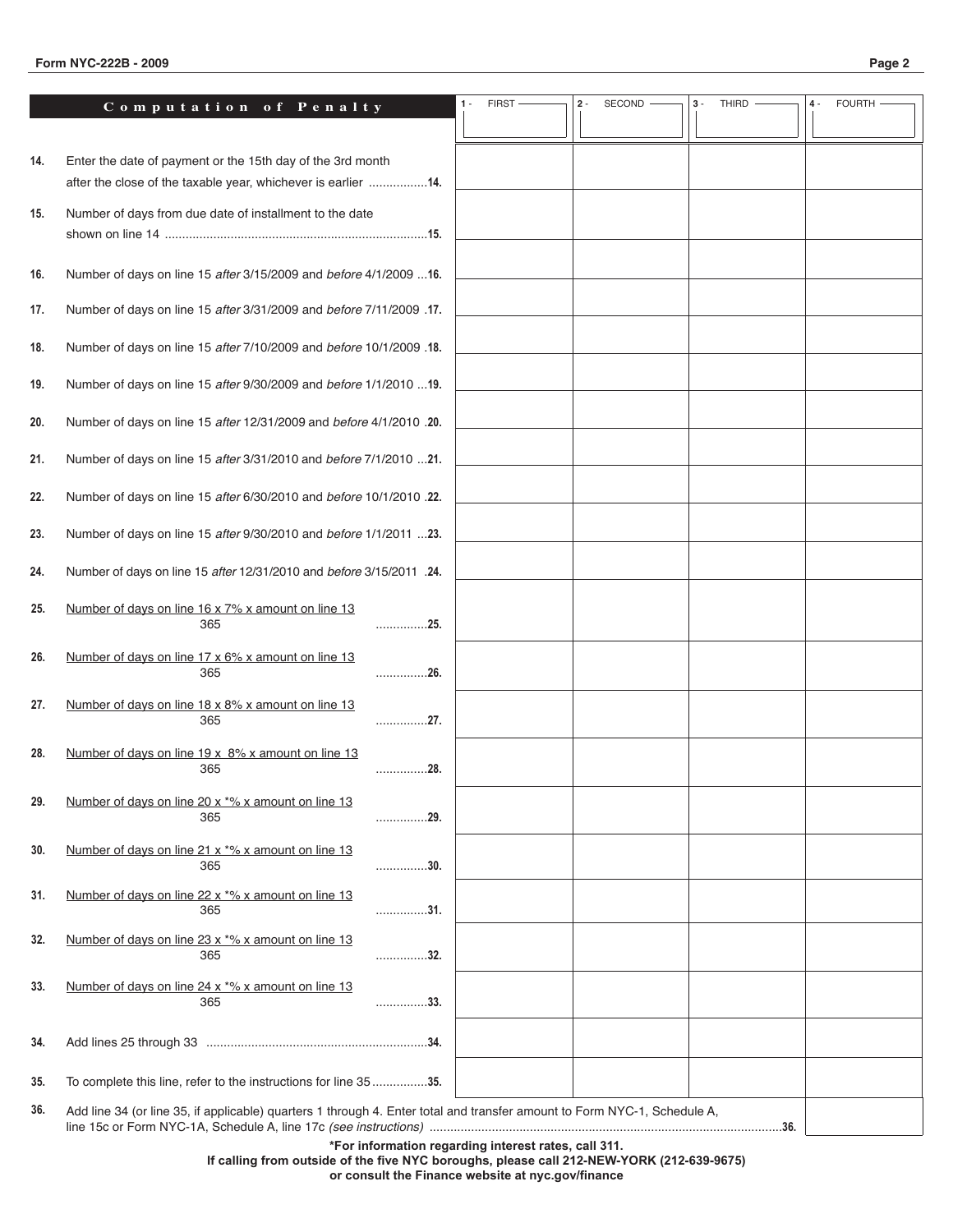#### **LEGISLATIVE HIGHLIGHTS**

**Interest rates on underpayments may now be set by the Commissioner for the remainder of a current tax quarter, effective immediately. In addition, effective July 11, 2009, the rate of interest on underpayments of estimated Bank Tax has been increased from the federal short-term rate plus five percent to the federal short-term rate plus seven percent. See section 49 of Chapter 201 of the Laws of 2009.**

**NOTE**: If any date falls on a Saturday, Sunday or legal holiday, substitute the next regular workday.

#### **PURPOSE OF FORM**

Form NYC-222B will enable banking corporations to determine if they paid the correct amount of estimated tax by the proper due date. If the minimum amount was not paid timely, an underpayment penalty may be imposed for the period underpaid. This form helps you to determine whether or not you are subject to this penalty.

#### **ESTIMATED TAX**

Every banking corporation subject to the New York City Tax on Banking Corporations must pay, either with its return (Form NYC-1 or Form NYC-1A) or with its Application for Automatic Extension (Form NYC-EXT or for years before 2008, Form NYC-6B), an amount equal to 25% of its preceding year's tax if the preceding year's tax is more than \$1,000.

In addition, corporations must file a Declaration of Estimated Tax (Form NYC-400B) if the estimated tax for the current taxable year after all allowable credits can reasonably be expected to exceed \$1,000. The due date for the declaration and the dates for paying the installments of estimated tax depend upon when the requirements for making a declaration are first met. *(Refer to Form NYC-400B for details.)*

**NOTE:** A banking corporation is not excused from filing a declaration and paying estimated taxes for the current year merely because its tax liability for the preceding year was \$1,000 or less or it did not file a return for the preceding year. However, if the preceding year's tax was less than \$1,000, the taxpayer is not required to make the 25% prepayment based on the preceding year's tax at the time it files its return (or its application for extension of time for the filing of the return) for that year.

#### **EXCEPTIONS THAT AVOID THE UNDERPAY-MENT PENALTY**

A banking corporation does not have to pay a penalty if all tax payments were made on time and the total amount of all payments equals or exceeds the amount that would have been required to be paid by each installment date if the estimated tax were an amount determined under any of the four exceptions listed below. *(Refer to Section 11-676 of the NYC Administrative Code.)*

A different exception may be applied to each underpayment. If no exception applies, complete lines 14 through 36 to determine the amount of the penalty.

**NOTE:** Large corporations (corporations that had allocated taxable income or entire net income of \$1 million or more in any of the three years preceding the current year) may not use exceptions 1 or 2. Such corporations may only use the exception for annualized income, or the exception for recurring seasonal income (exceptions 3 or 4, respectively).

**Exception 1** - Prior Year's Tax This exception applies if a banking corporation paid estimated taxes equal to the tax reported on its prior year's return. To qualify for this exception, the corporation must have filed an income tax return showing a tax liability for the prior year, and that taxable year consisted of 12 months.

**Exception 2** - Tax Based On Prior Year's Facts and Law Using Current Year's Rates This exception applies if a banking corporation paid an amount of estimated tax equal to a tax computed by applying the current year's rates, to the facts shown on the return for, and under the law applicable to the prior taxable year. The term "current year's rate" is any of the four methods of calculating the Banking Corporation Tax including the minimum tax.